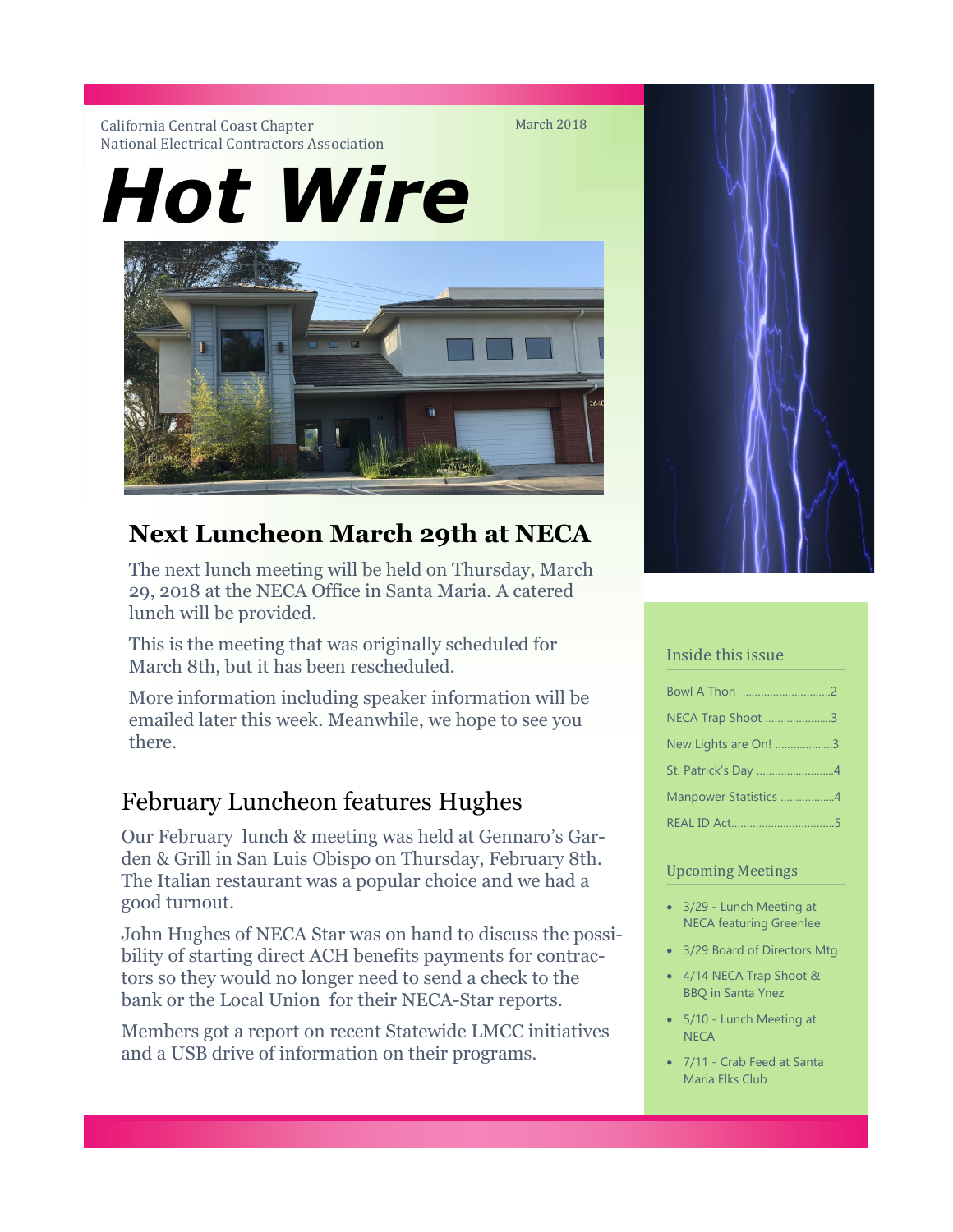## **Bowling for a Cause**

The Santa Barbara County LMCC Fund recently hosted a Bowl A Thon fundraiser to benefit CALM. The event was held Saturday, February 24th at Rancho Bowl in Santa Maria, and this year's group was our largest yet with 90 bowlers!

The event was open to all bowlers from the local unions and the area contractors and their staff members.

New this year—a perpetual trophy will be engraved with the Top Team's name, and will be on display in the winning team's Local Union office. This year's Top Team was the appropriately named "A-Team", comprised of Ryan McCormick, Raymundo Diaz, and apprentices Josue Aguilar and Clarence Caldwell. Congratulations



to them and to Local Union #413, who will get to display the trophy for the year!

Prizes were also awarded to the individuals on the team. The High Individual score went to Raymundo Diaz (from the A-Team), Second High was Chris Lawson. The "Winners" of the LOW Team Score were the team guided by Brian McGeHee and Bruce Bouwmeester, although they may have been assisted by their kids!

Kudos to Classic Electric for sponsoring 4 teams—they brought the entire crew and kids to this one!

All entry fees and raffle prize money will go to CALM, Child Abuse Listening and Me-

### 2018 Chapter Officers

Governor: Louis Angelos

President: Wes Treder

Vice President: Bob Jeppesen

Treasurer: Steve Mussell

### 2018 Chapter Board

Russell Sterner

Don Tate

Ed Thoma

### Chapter Staff

Shari Brunner, Exec. Manager

Elisa Guerrero, Admin.

diation, an organization that provides educational and social services to young families to help create better parents, prevent child abuse and to help children and families of abuse to heal.

Between Raffle tickets sold and the bowling fees, the event raised over \$3,000 for the charity. The money will be presented to CALM in the next couple of weeks.

This was our largest event yet, but we are hoping that it will become the norm, as we are better able to raise funds when there are more people present! Next year we promise to have more pizzas and t-shirts.

Meanwhile, be sure to drop by the Union Hall in Buellton to visit the trophy!



Thank you to all who participated in the event, and especially to Elisa Guerrero at NECA, Santa Barbara Training Director Gilbert Rea and IBEW 413 Secretary Patti Gilmore for all their hard work!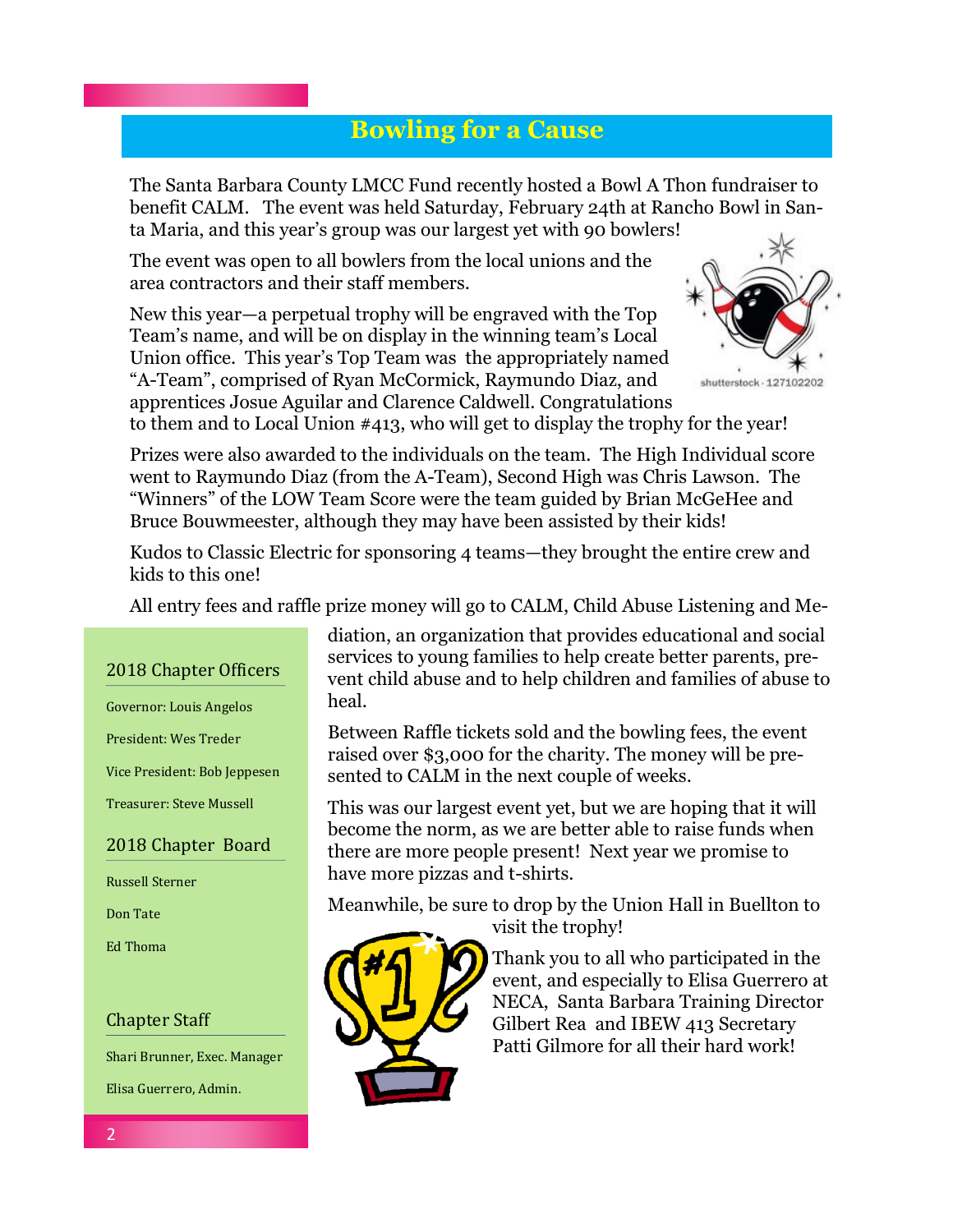### NEW Event for NECA: **Trap Shoot & BBQ**

The NECA Board of Directors is always looking for ways to keep the membership active and having fun, so this year we are going to host a **Trap Shoot** event at the Santa Ynez Valley Sportsman's Association for our members, key employees, and their families.



Whether you are an avid shooter, or have never tried to shoot a rifle before, this is your event! Loaner guns and ammunition are available for all who do not chose to bring their own, and lessons are also available for the beginners. Even children are welcome to attend and learn how to safely handle a weapon and try their hand at this classic outdoor sport.

You may remember that we tried to hold this event last year and it was rained out twice. Well, don't think that's going to stop us, we've scheduled it for a little later this year, but we think it's going to be a popular event, so we are determined!

The shooting will start around 9:00 a.m., and will continue until everyone has had a chance to try their hand. A barbeque lunch with adult beverages will be held as well following the shooting.

That means that even if you don't feel like Yosemite Sam, you are still welcome to show up, watch the fun, help out with the BBQ, and enjoy the company of your fellow NECA peers.

The Registration form will be sent out shortly, and we hope you will be able to join us for our inaugural event, which is hosted by Bob & Sandra Jeppesen.



The NECA office has received a lighting upgrade to LED lights and the difference is huge! The new lighting is considerably brighter and will be a great savings on energy usage as well.

Special thanks to Ed Thoma & Thoma Electric for getting this set and installed. Thanks to their hard work, the NECA staff can see what they are doing now!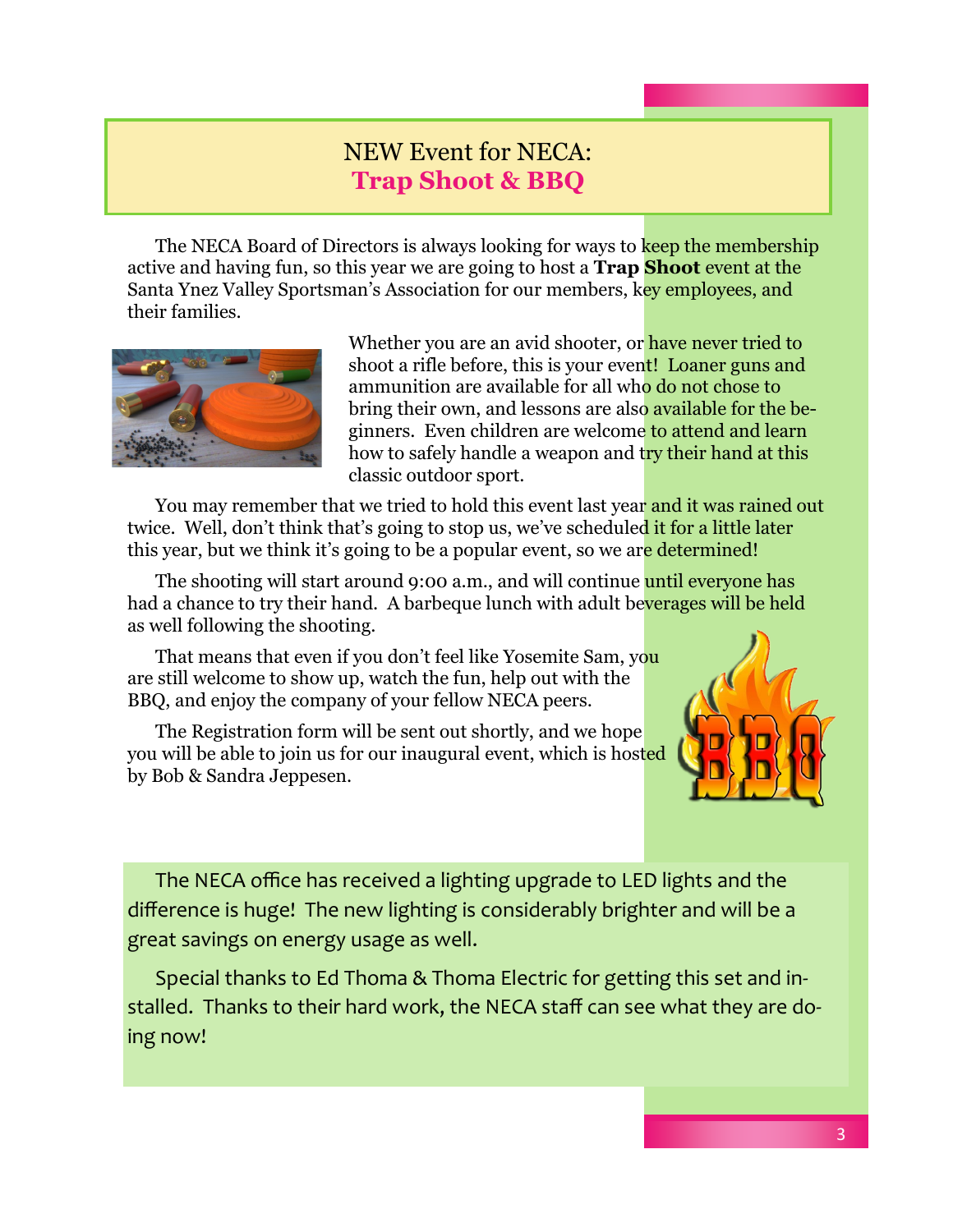## **St. Patty's Day Fun**

We all know that St. Patrick's Day is one of the biggest holidays of the year for the Irish, and let's face it, we all wish we were Irish on March 17th. Who doesn't want green beer and corned beef and cabbage? But what's it really about?

St. Patrick was a 5th century missionary, who converted many of the Druids to Christianity, and one of his techniques to explain the Holy Trinity was to use the three-leaf shamrock which was plentiful. This is where the color green, and the shamrock come from. The Druids were



looked down upon by the newly converted Irish, and because St. Patrick successfully converted so many of them, they say he "drove the snakes out" of Ireland. Ireland never had any actual snakes to begin with.

Finally, the mass celebration of the Christian holy day began outside of Ireland in the 18th century by those who used the occasion to celebrate their homeland.



The Chapter Man Hours Report is created using the NECA Star Payroll Reports, as submitted by the signatory contractors each month. All hours worked in all classifications are included.